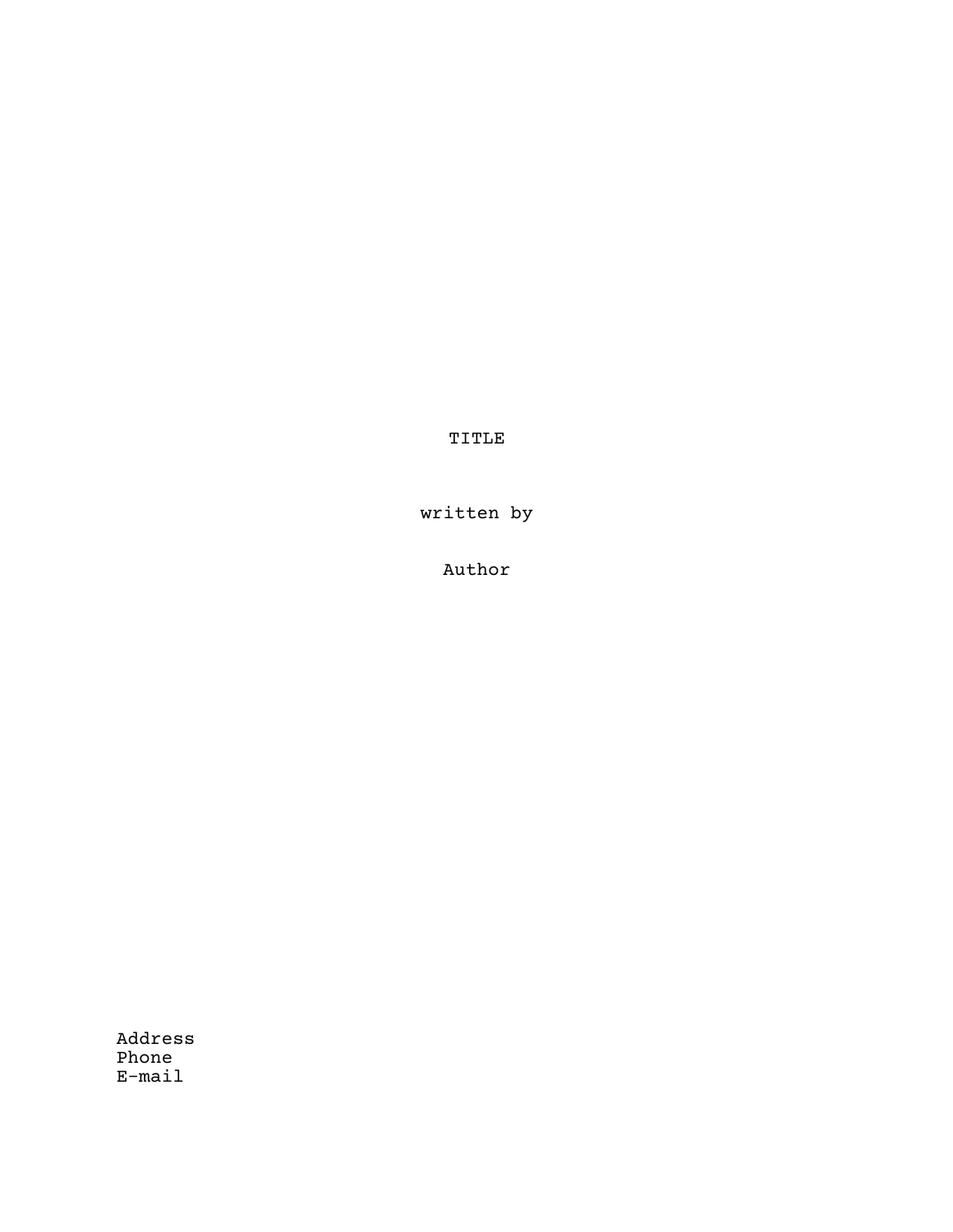## INT. VILLAGE HUT - MORNING

A storybook opens and the pages flip.

### ELMER

 (voice over) Legend goes, that in a place not so far from here, a dark evil exists, hidden deep within the forest. For centuries, little girls and maidens were the subjects of concern in many surrounding villages, for it is said that a handful of them have harnessed strange powers, powers that village chiefs deemed as witchcraft. Many tried to keep their powers hidden, but as time went on, it only grew stronger. Protecting the village from them, they decided that whoever is caught with powers unknown to man, will therefore be banished deep into the forest, away from the village. Some have said that witches still live in there, conjuring creatures and evil no man can ever do. But one thing is for sure, that if you ever encounter a witch or its creatures in the forest, don't ever be lured by it, for its evil is unspeakable and the consequences dire.

Elmer closes the book and looks at Kayden, who is looking back at him with wide eyes and a curious look.

### KAYDEN

(Enthusiastically) Wow! Tell me more! Tell me more!

### ELMER

 (Chuckles) I think that is enough story for one day. Here, let me give this to you.

Elmer hands over the book to Kayden, who is beyond happy to receive this. He messes Kayden's hair and walks out of their house. Kayden admires the book and flips through it one more time.

> ELMER (CONT'D) Kayden! Come on! We don't have all day. The ingredients for dinner aren't going to collect themselves.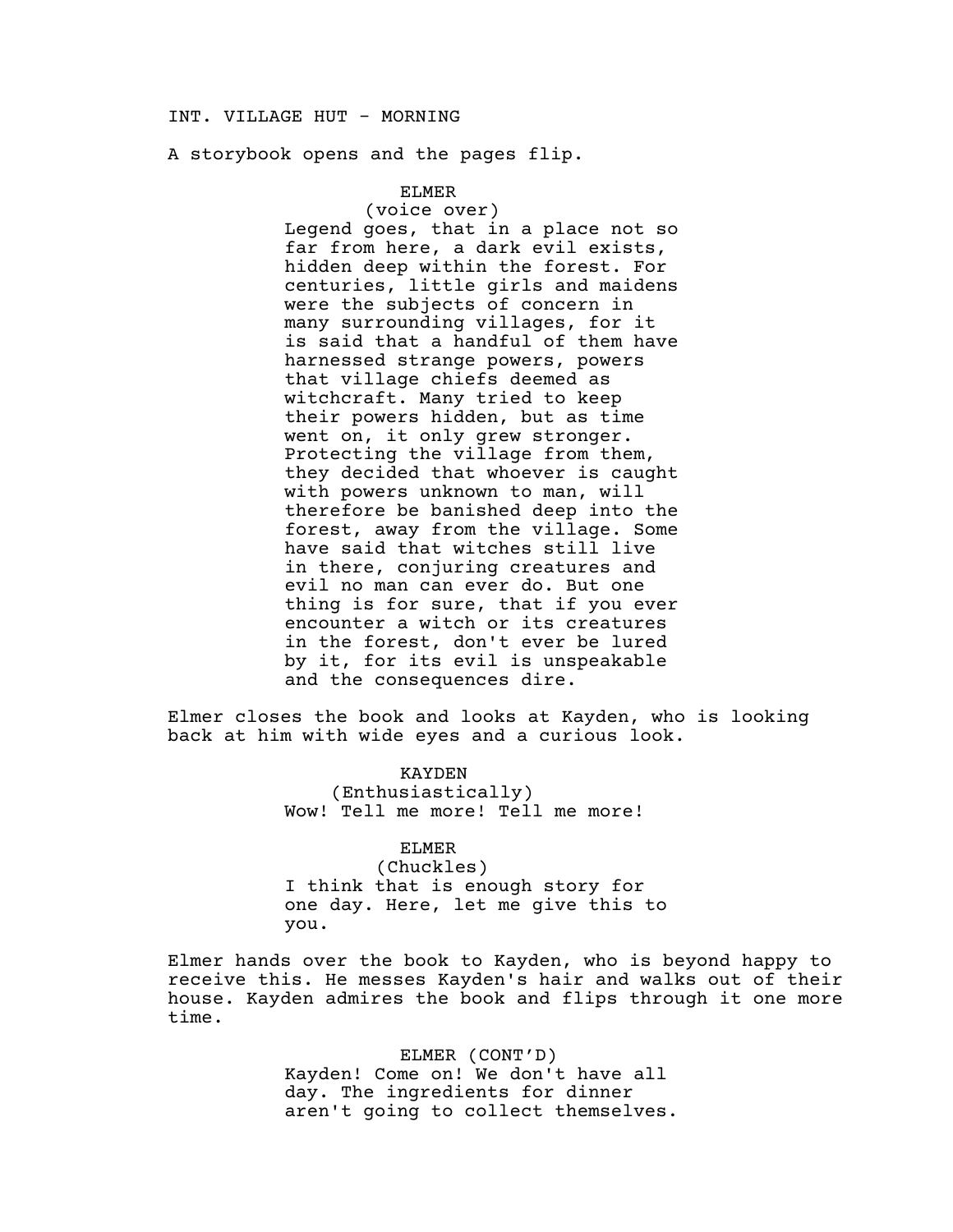EXT. VILLAGE - MORNING

Kayden hurriedly puts the book into his rucksack and slings it on his shoulders, running out of the house. Kayden runs to Elmer's side and follows him excitedly.

> ELMER (crescendo and playful) When we go into the forest later, just stay close to me. Don't go on wandering on your own, for if you do, you might meet a witch and she will have you for dinner!

Elmer tickles Kayden.

KAYDEN (giggles) Stop it.

They reach the edge of the village, where the forest begins. They look at each other smile. Elmer holds his hand out and Kayden holds it.

> ELMER (reassuring tone) It'll be fine.

Kayden nods his head. They both cross that boundary together, venturing into the forest.

EXT. FOREST - MORNING

Kayden and Elmer swing their hands as they explore the forest together.

> ELMER What's first on the list?

Kayden lets go of Elmer's hands and searches through his rucksack bag. He takes out a list of things that they need to find in the forest.

> KAYDEN The mushrooms!

ELMER Mushrooms it is. Stick close to me alright.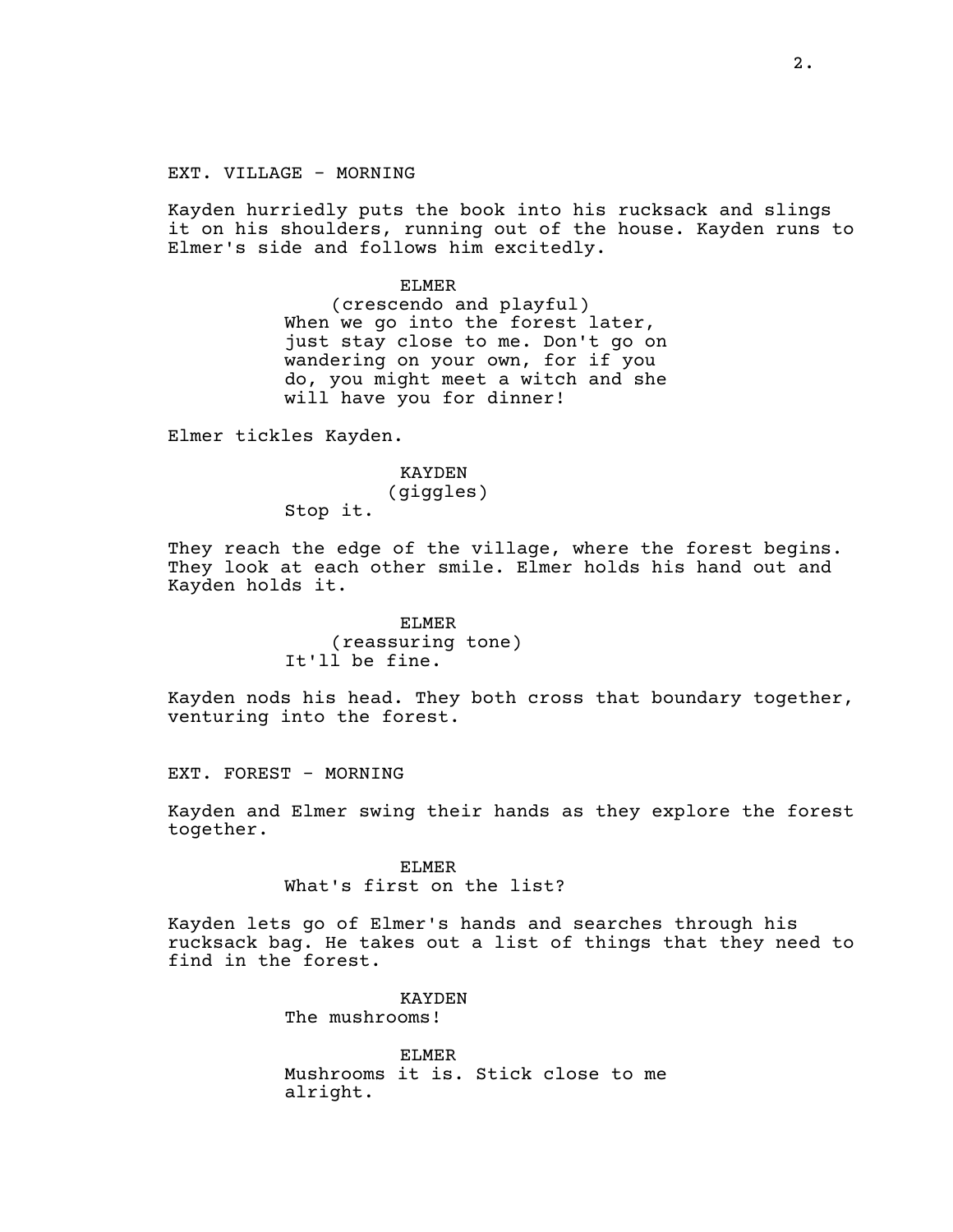Kayden nods his head as the both of them starts to look for the mushrooms by the trees around them. Distracted by his task at hand, Kayden unknowingly wanders off slightly more than he would have wanted. He spots the mushroom at the bottom of one of the trees and runs up to pluck it. In his excitement, drops the list that he was holding on to.

#### KAYDEN

I found it!

There was silence. He looks around, realizing that Elmer was no longer in sight.

### KAYDEN (CONT'D) Elmer? Where are you? I found it.

He puts it in his rucksack and at this moment, he hears the leaves rustle in the bushes near him. He freezes, recalling the cautionary tale his brother told him right before they entered the forest.

# KAYDEN (CONT'D) El...Elmer. Is that you?

The bushes rustle again. He musters his courage and walks towards the sound. Kayden carefully peers behind the bushes, careful to not make any sound and behold, a creature unlike any other was right before him. He saw it, right there in front of him. It was smaller and less sinister than he imagined it to be. He observes the creature as it forage for food, all the while not noticing that it has an uninvited guest spying on it. He quickly takes out the book that is in his bag and flips to a page with the creature. Looking at it, he lifts it up and wants to compare it with what is before him, but realizes that the creature has already left.

> KAYDEN (CONT'D) Shoot. Where is it?

Seeing it in the distance, Kayden makes his way pass the bushes and follows the creature in the background. Distracted by his pursuit and new found goal, he drifts further and further away from his brother, venturing deeper and deeper into the mysterious forest.

He carefully follows the creature, making sure to not make a sound. Just then, the creature walks into a slightly sinister looking path, with tall trees towering over making a parted pathway and in the distance, he saw a treehouse.

> KAYDEN (CONT'D) Oh my gosh. It is real.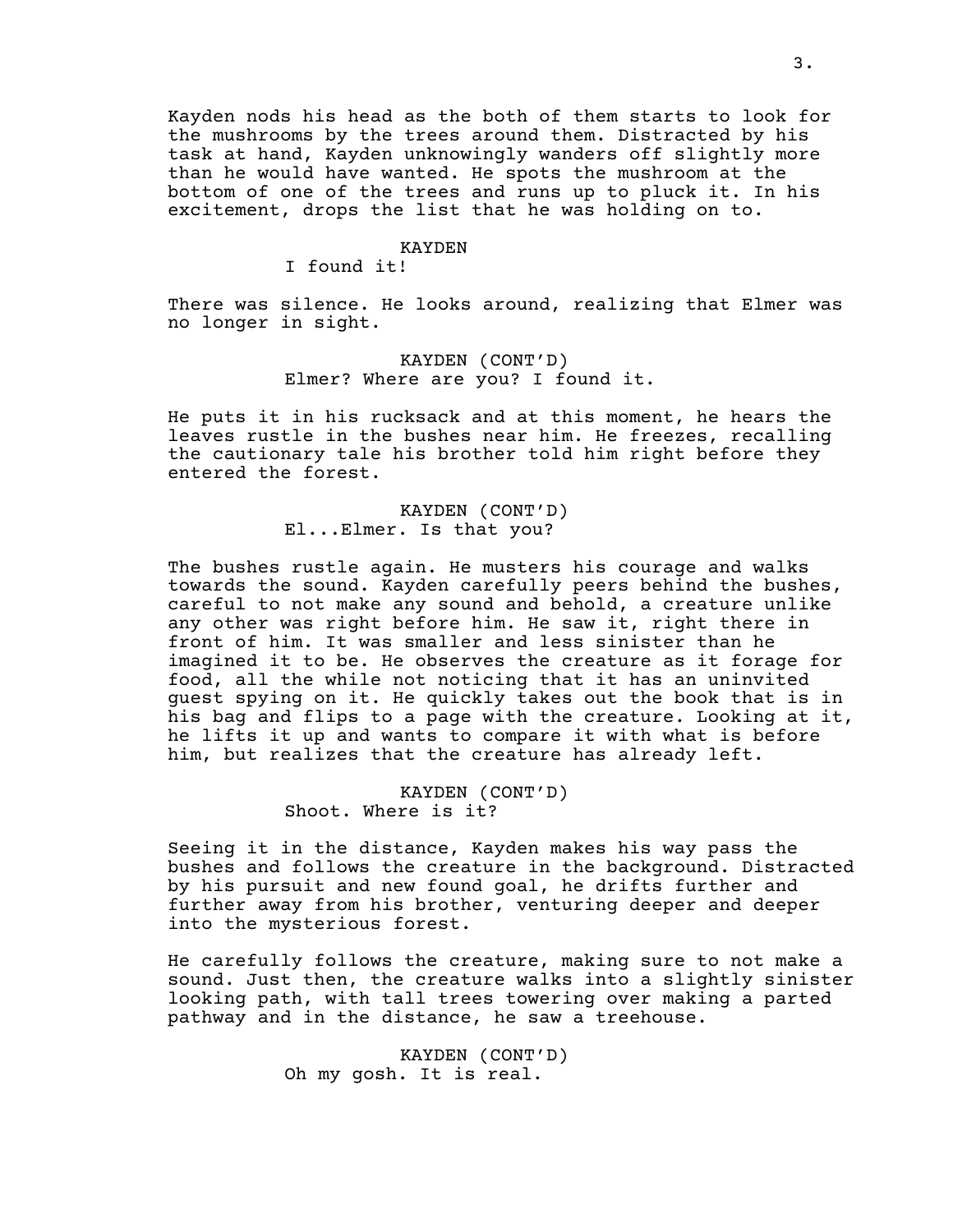He looks back and with a deep breath, he takes a step into the pathway, following the creature.

#### EXT. FOREST - AFTERNOON

Elmer wanders around the forest.

## ELMER (distraught) Kayden! Kayden! Where are you?

While calling out, he stumbles upon the list that Kayden dropped. Panicking, he looks around and calls out even harder.

### EXT. TREEHOUSE - MORNING

Kayden reaches the top of the treehouse and with his heart racing, he hides right beside of the entrance, afraid that he would be spotted. Kayden attempts to peer in and while doing so, sees a huge shadow figure appear on the wall inside of the treehouse. He quickly retreats back, this time even more anxious than before. He decides to leave before things get out of hand but just as he was about to leave, the creature exits the door, spotting him. Both Kayden and the creature jump, running back into the treehouse.

> KAYDEN No no no. Shhh I don't mean to scare y...

INT. TREE HOUSE - MORNING

As he was about to finish his sentence, he notices a figure in the opposite side of the room. The creature is by her side and as she turns around swiftly, Kayden freezes and is in shock. Right in front of him was a little girl, Penelope, not much older than him.

> PENELOPE (scared but firm) Who are you and what do you want?

KAYDEN I...I... I'm so sorry, I just found your little friend there in the forest and followed it here. I don't mean any harm. Please just don't kill me! I will leave and won't ever te...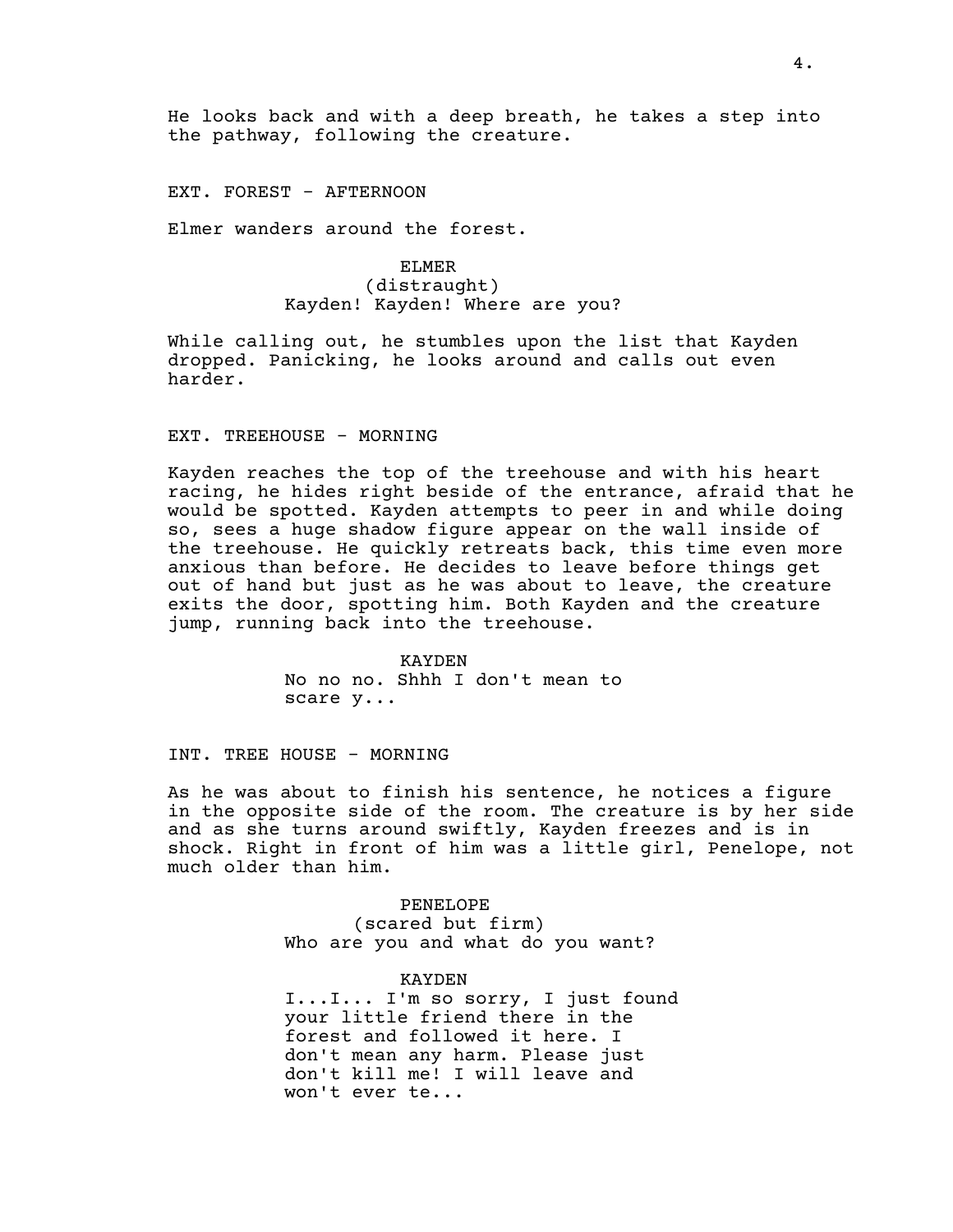Kill you?

### KAYDEN

# Uh...I... Um...

Kayden takes out his book and shows it to her from a far.

KAYDEN (CONT'D) Witches. Witches in the forest. Aren't you one?

Penelope steps forward, wanting to take the book from him to get a closer look but Kayden flinches and steps back.

#### PENELOPE

May I?

Kayden, though still slightly frightened nods his head and steps closer to hand it to her. Penelope browses through the book and hands it back to him. She turns away and starts to sob.

> PENELOPE (CONT'D) I'm not dangerous you know. I would never do that to anybody.

Kayden, feeling slightly embarrassed and guilty keeps the book in his rucksack and walks over to her.

> KAYDEN I'm sorry I didn't mean to say those things. I just thought... What is your name? I'm Kayden.

### PENELOPE

(sniffles)

Penelope.

The creature walks up to Penelope, rubbing its head on Penelope's hand, comforting her. She giggles.

> KAYDEN What's this little creature's name?

PENELOPE Munro. I created him.

KAYDEN You created him?

#### PENELOPE

Mmmmmhmmmmm.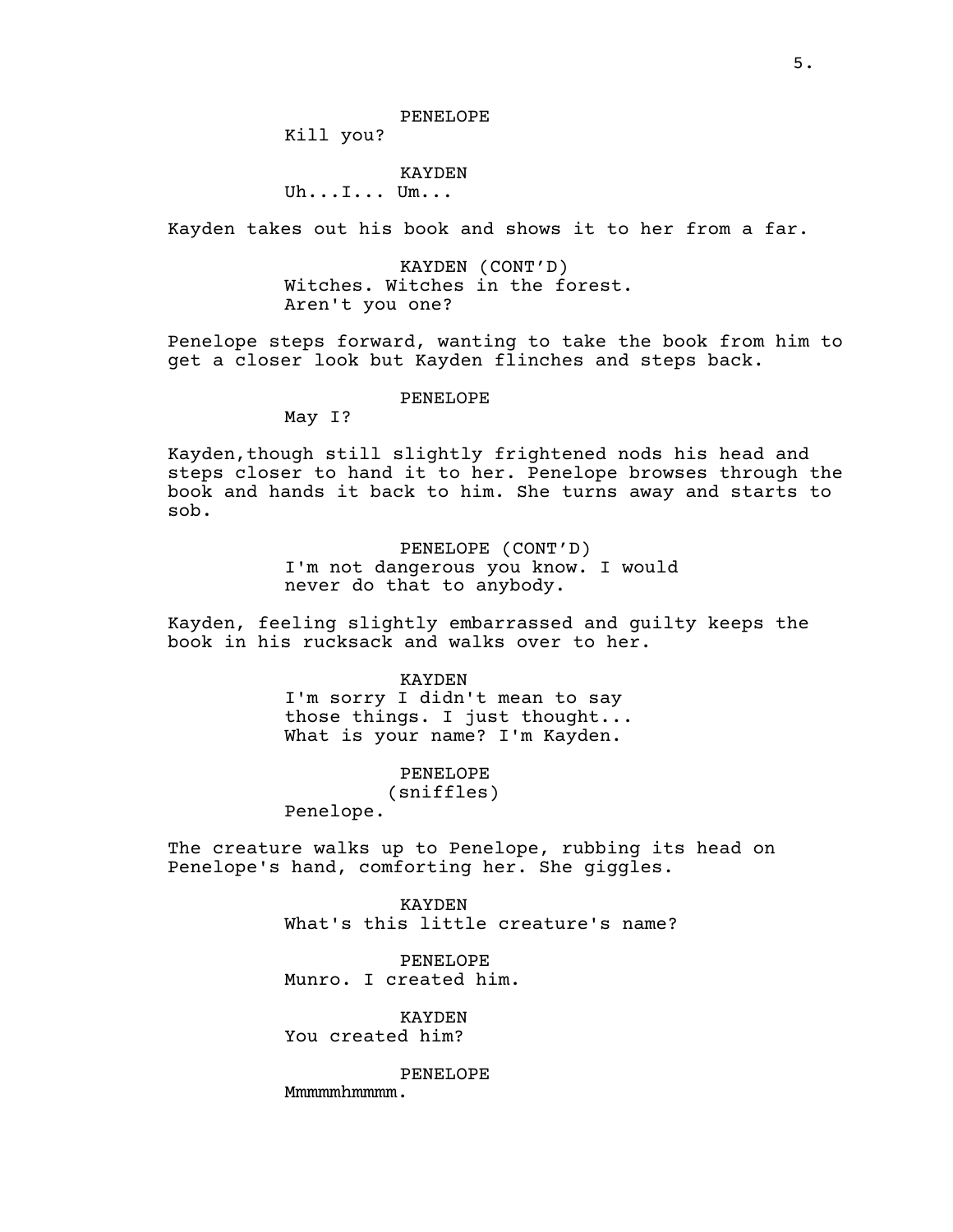Wiping away her tears, she gets up and walks towards her paper and pencils. The creature walks beside her while Kayden follows behind carefully, still slightly skeptical of the situation. He looks over as Penelope bends over to draw a toy on the piece of paper. In a matter of seconds, Kayden starts to see it come out of the paper it was drawn on. Kayden gasps in awe as he witnesses her power. Seeing that his reaction is not hostile, Penelope smiles and hands him the toy and he receives it cheerfully.

EXT. FOREST - LATE AFTERNOON

Meanwhile, Elmer is wandering in the woods looking for Kayden. Worried that he might not find his way back out of the forest, he marks the trunks of the trees as he goes along.

> ELMER (shouts) Kayden! Kayden!

ELMER (CONT'D) (whispers worriedly) I should have never asked made him tag along!

As he wanders deeper and deeper, he notices the same path of sheltered trees that leads to a treehouse in the distance. Looking around and seeing that there is a better chance going in that direction, Elmer makes his way towards the treehouse.

EXT. TREEHOUSE - LATE AFTERNOON

Carefully, he makes his way up to the treehouse and as he reaches the top, he hears the laughter and giggles of children. He peers in and sees Kayden but just as he was about to shout his name, he notices Penelope and witnesses what she can do. He spots the creature sleeping in a corner and in that moment knew what he had to do. He needs backup.

EXT. VILLAGE - EVENING

Elmer runs back into the village.

ELMER (shouting) Hey! Hey! Help! It's Kayden. He is in trouble.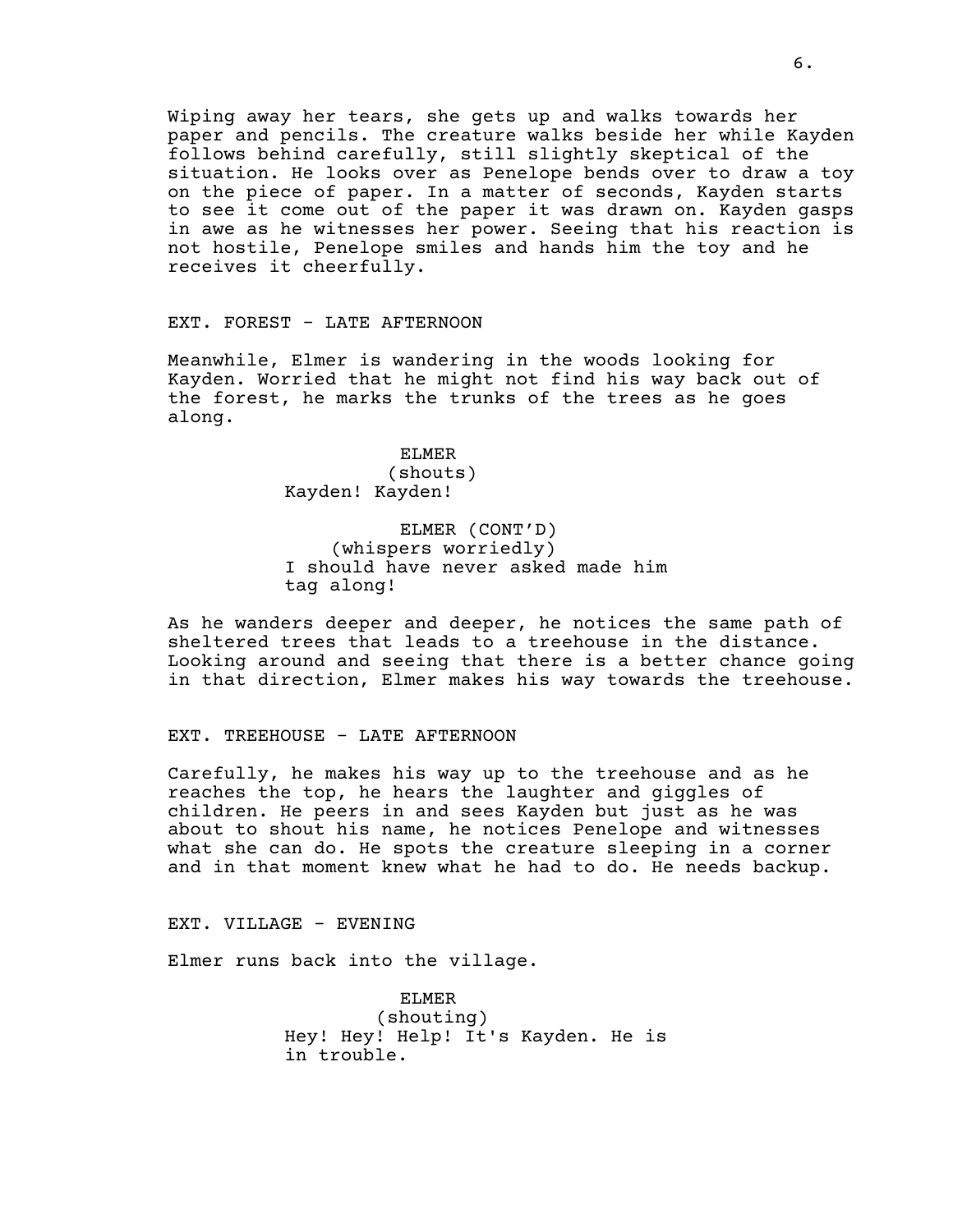Elmer catches his breath as the villagers come out of their huts with a concerned look. An older village member hurries to Elmer's side and puts his hand on his back.

> VILLAGE MEMBER 1 Elmer. Breathe! Breathe. Tell us what happened slowly. Take your time.

> > ELMER

Its Kayden! I was out with him in the morning to collect some mushrooms and before I knew it, I lost him. I was searching high and low for him and when I finally did, he was in a treehouse. He... he was with a witch.

The villagers start whispering among themselves.

VILLAGE MEMBER 1 What? Are you sure about that?

ELMER I saw her use her powers! She is just a small girl but who knows what she can do and what spell Kayden is under. Oh please. We need to help Kayden!

VILLAGE MEMBER 1 Do you remember how to get there?

ELMER I do! I marked the trees on my way in. I can lead us back there. Oh please, help me.

VILLAGE MEMBER 1 (nods his head) Of course we will.

The village member turns to the rest of the crowd and rallies them.

> VILLAGE MEMBER 1 (CONT'D) You heard Elmer! We need to save Kayden. Gather everything we need and meet back here in 5 minutes. Tonight, we burn the witch!

The villagers disperse and runs around the village collecting anything and everything that will be helpful to defeat the witch.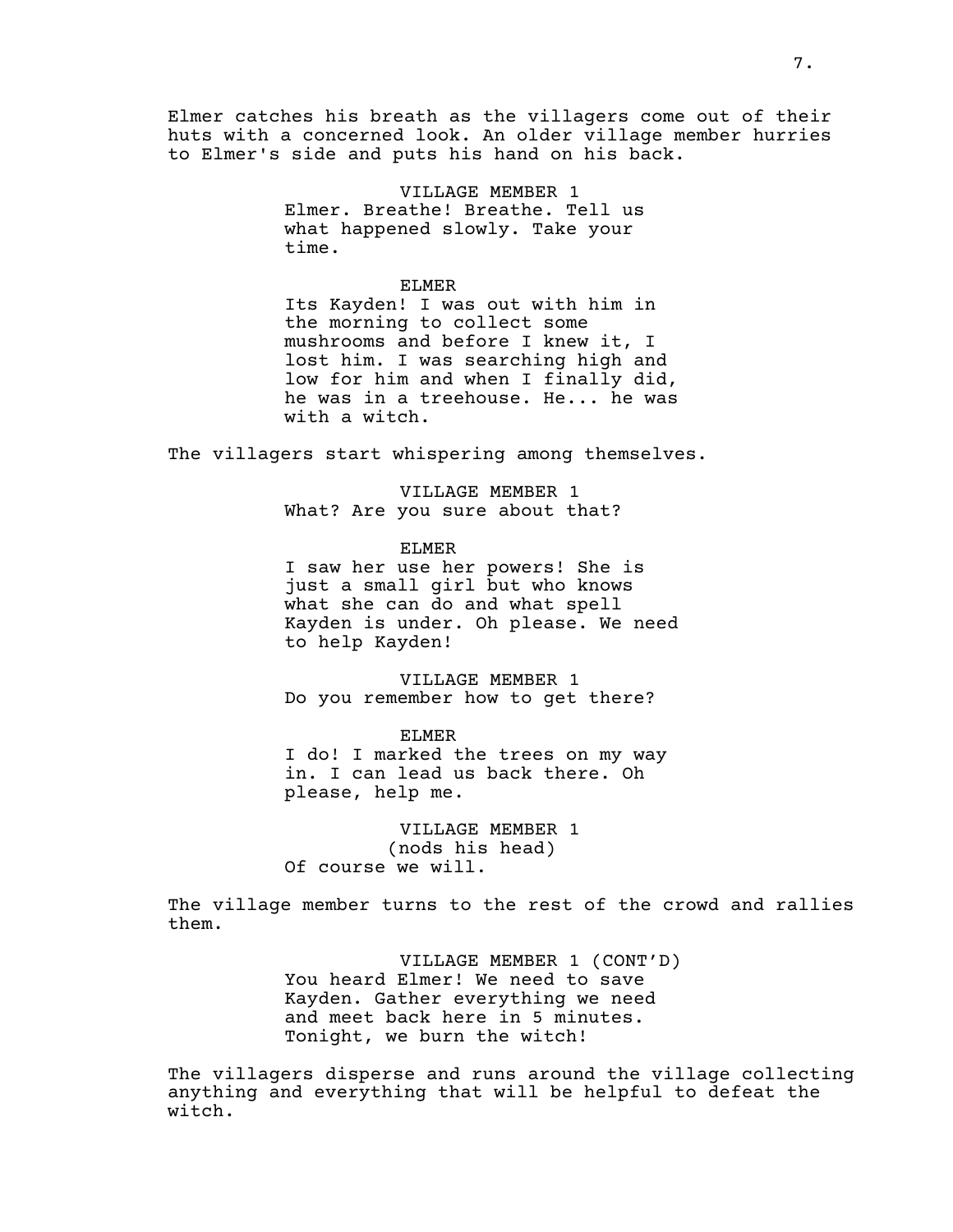Once they gather, Elmer leads the group of them with their torches and weapons, crossing into the forest.

EXT. TREEHOUSE - NIGHT

Both Penelope and Kayden are playing with the creations that Penelope has created, not realizing that it is already nightfall.

**KAYDEN** 

This is amazing Penelope. Your power I mean.

PENELOPE

 (blushing) Thanks Kayden. I told you, I am no witch.

#### KAYDEN

I...I'm sorry Penelope. For calling you that. I didn't mean to. But if you don't mind me asking, why are you here? Where are your parents?

#### PENELOPE

Well, the book didn't get everything wrong. My parents saw what I could do and got scared I guess. But they left me here one day and I knew they didn't want me to find them.

Tears well up in Penelope's eyes.

KAYDEN Well, I am glad I found you.

## PENELOPE

(giggles) Thanks Kayden. That means alot.

#### KAYDEN

Hey! Maybe you can go back with me, to my village. I am sure my brothe...

He turns and realizes that it is night.

KAYDEN (CONT'D) Oh my goodness. I am so dead. Its so late, my brother must be worried sake. Penelope! (MORE)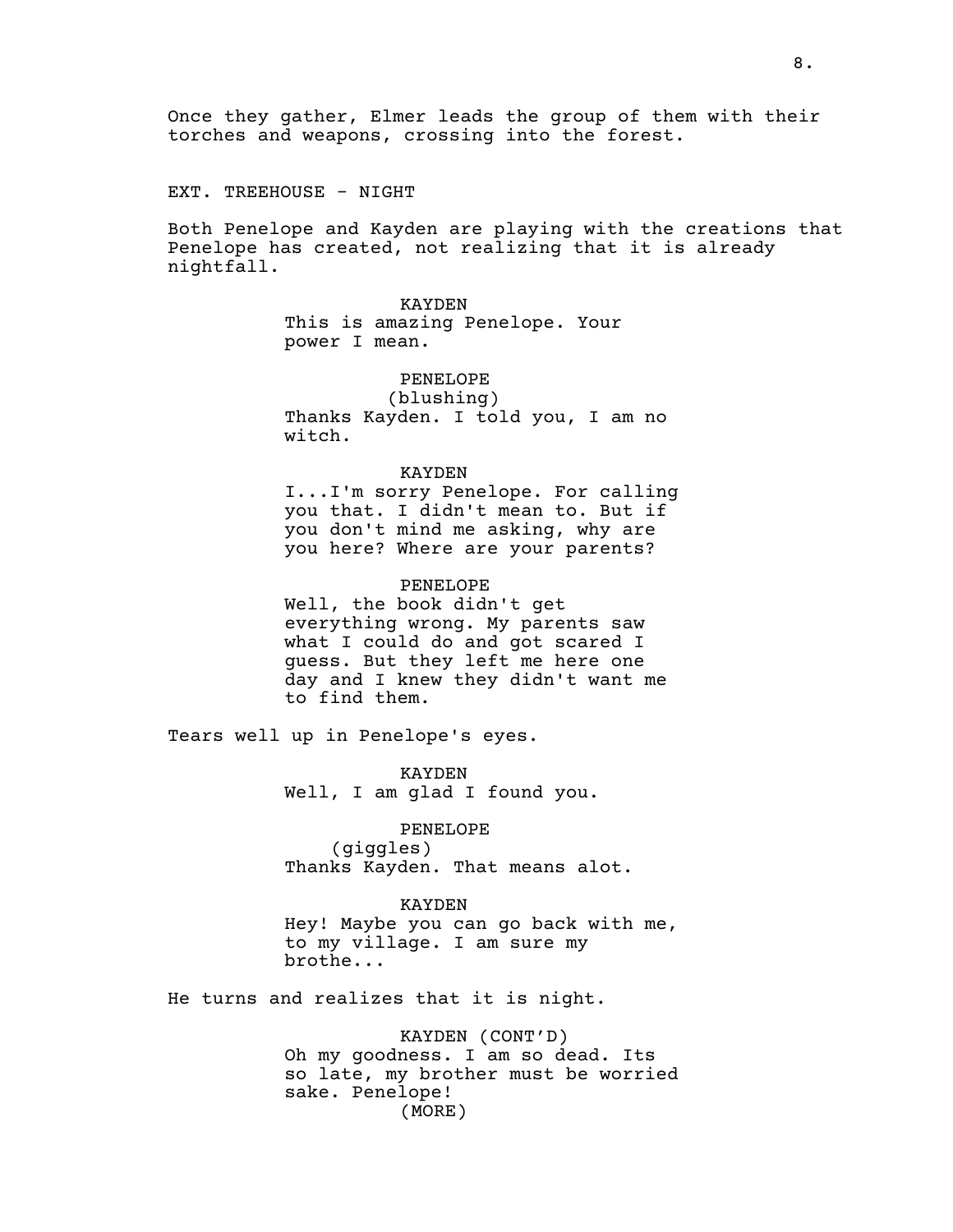KAYDEN (CONT'D) Come with me, I will bring you back to the village, you can show them what you can do. They will love it.

Just as Penelope is about to respond, they hear a distant shouting, that becomes clearer and clearer. The voices grow louder and the name clearer. It is Kayden they are calling for.

> KAYDEN (CONT'D) Elmer! He must be searching for me. Come on Penelope, I can introduce you to him.

Penelope looks hesitant and slightly nervous.

KAYDEN (CONT'D) Don't worry, I will protect you.

Penelope nods her head and carries her creature, following Kayden as he picks up his rucksack.

EXT. FOREST - NIGHT

Elmer and the villagers approach the treehouse as Penelope and Kayden gets down from it.

ELMER

Kayden!

KAYDEN

Elmer!

Elmer runs to Kayden and gives him a tight hug. He pulls him away from Penelope.

> ELMER This is her! The witch I was talking about.

Penelope tightens her grip on the creature and takes a step back.

> KAYDEN Hey no no! Penelope is not a witch, she is my friend. You've got it all wrong.

ELMER (shakes his head) She has gotten you under her spell hasn't she? (MORE)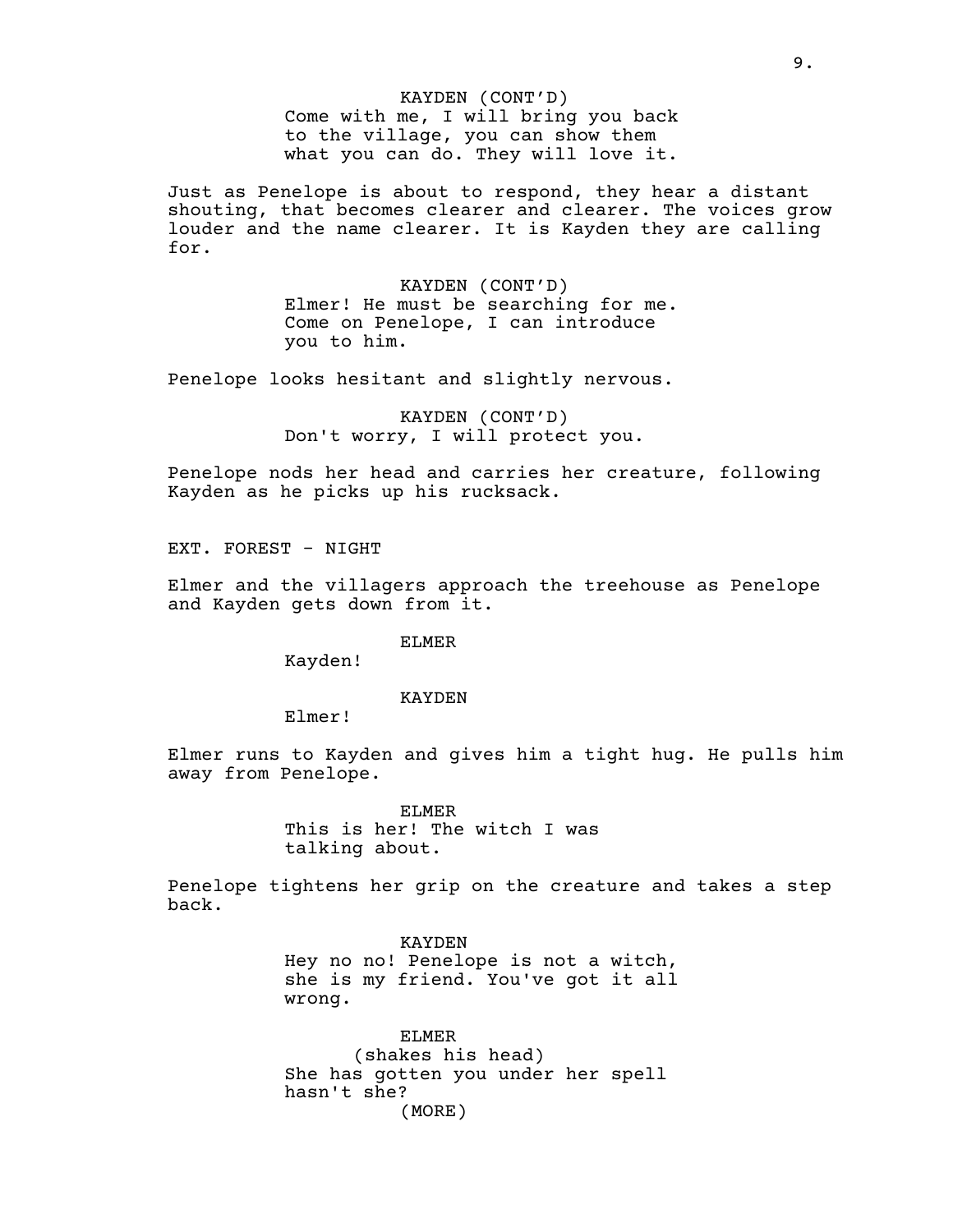ELMER (CONT'D) Oh I should have never let you come to the forest with me. This is all my fault Kayden.

PENELOPE

I...I...

### KAYDEN

Listen to me, she is not a witch. She has powers but she isn't evil or harmful.

Despite the desperate pleas from Kayden, the villagers inch closer and closer to her, ready to attack. Penelope starts to back away, afraid and nervous. Elmer hugs Kayden preventing him from moving.

> KAYDEN (CONT'D) Hey stop! Stop! I'm telling you she is not a witch. Leave Penelope alone!

But the villagers ignore him and continue advancing towards Penelope. Kayden wriggles out of Elmer's grip, running to protect her. With his arms out, he stands his ground.

KAYDEN (CONT'D)

I said stop.

The villagers stop.

ELMER

Kayde...

KAYDEN No. Stop. All of you stop. What makes you think Penelope is a witch?

VILLAGE MEMBER 1 Elmer said he saw her display her powers and that you were in danger?

KAYDEN (turns to Elmer, confused) Is that true?

#### ELMER

Ye...yeah I did. I came looking for you and found you in that treehouse. And I saw what she could do. I...I...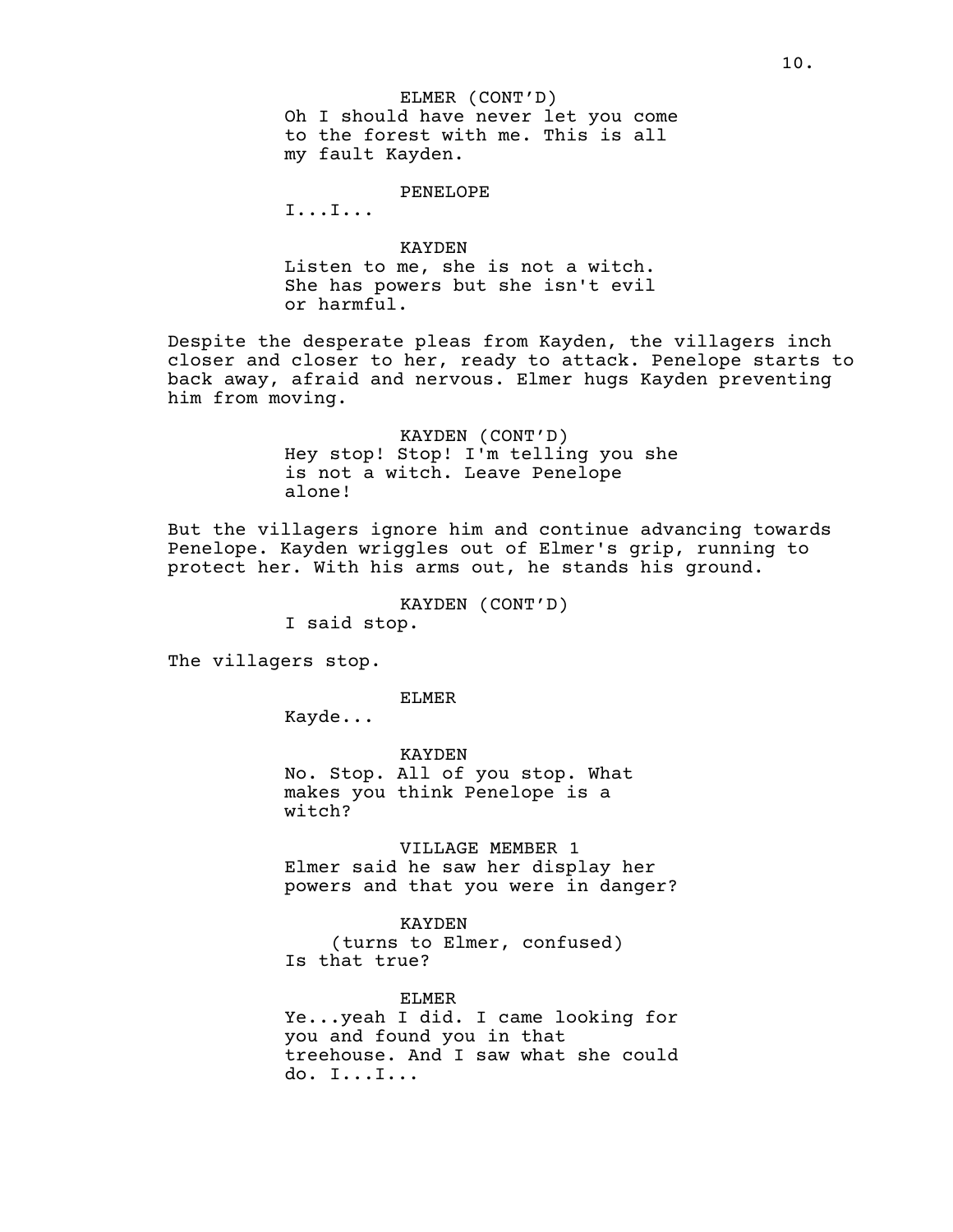(slightly annoyed and betrayed) But she wasn't doing me any harm. In fact, we were having such a good time, I didn't realize it was night and I was just going to bring her back into the village. But you all got to us first.

VILLAGE MEMBER 2 So why is she in the forest all alone?

VILLAGE MEMBER 3 Yeah! Why? She must have bewitched Kayden.

VILLAGE MEMBER 4 He is under her spell!

KAYDEN Well, her pa... Penelope! Tell them.

Penelope backs away slowly, looking confused and scared. Kayden walks up to comfort her and places his hand gently on her back.

> KAYDEN (CONT'D) (reassuring) Hey, hey, Penelope. Its okay. Just tell them, I am here.

For a moment, Penelope felt the comfort and warmth that has been missing in her life, the reassurance that came from Kayden's words and gesture. But that is short lived.

> VILLAGE MEMBER 2 Take Kayden away from her! He is too deep into the spell

All the villagers cheered and their chantings grew louder.

VILLAGERS Kill the witch!

The villagers march forward toward Kayden and Penelope. Afraid, both Kayden and Penelope back away, with Kayden in the front, protecting her. In this moment, Elmer swoops in and carries Kayden away from Penelope, leaving her defenseless.